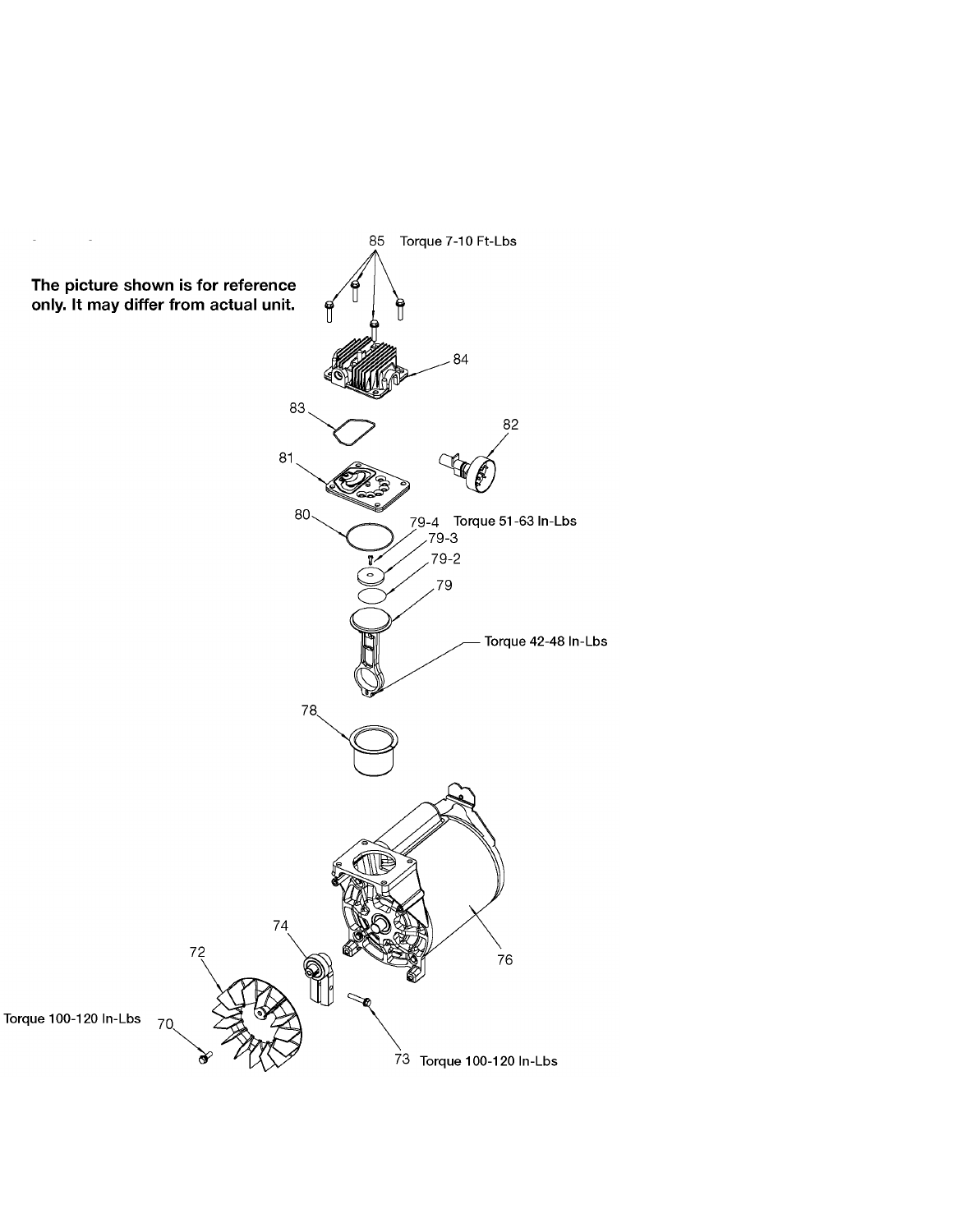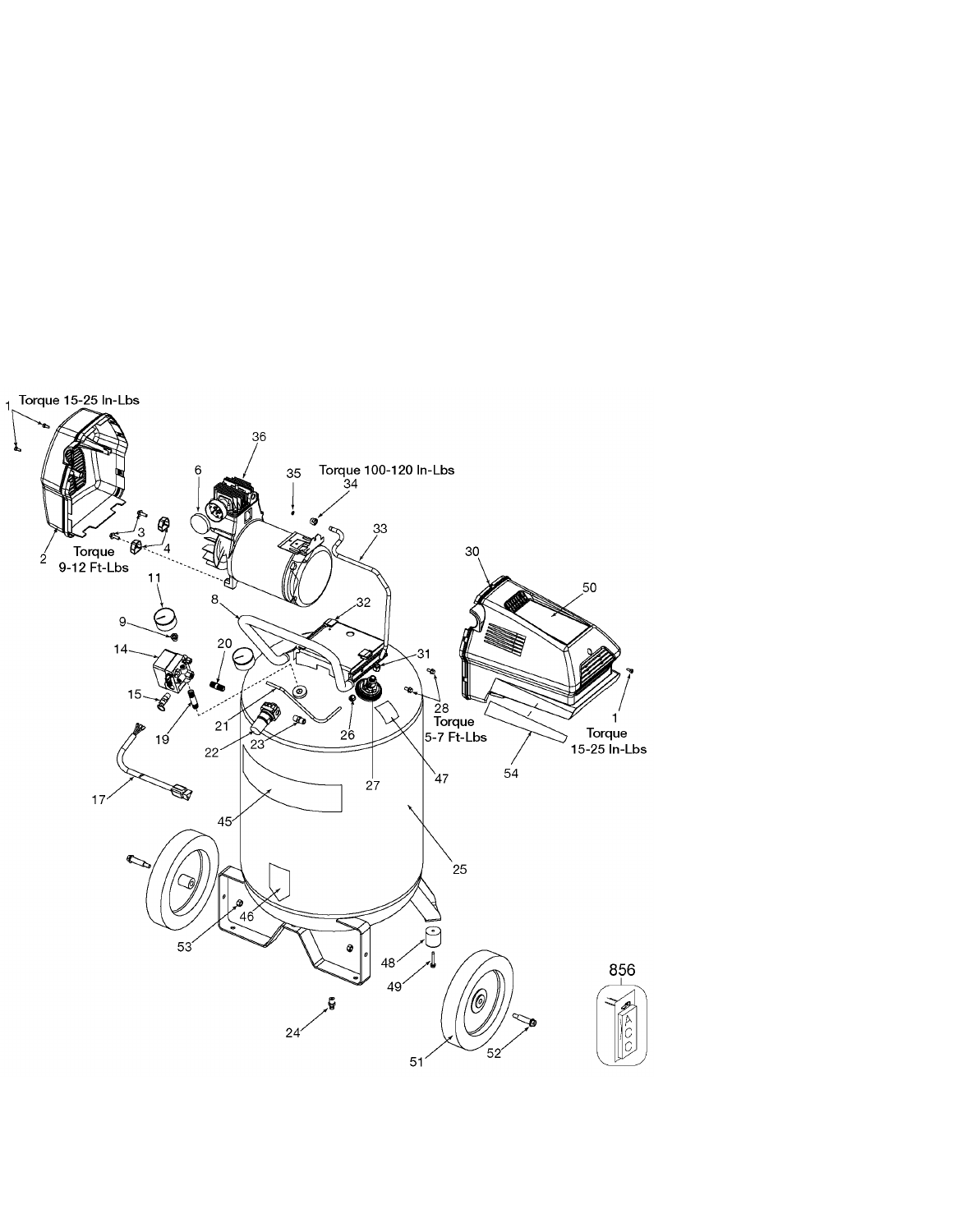## **Parts List for 919-16557 Type 0**

| Item Number    | Part Number        | Description                 | <b>Qty Required</b> |
|----------------|--------------------|-----------------------------|---------------------|
| $\mathbf{1}$   | $ACG-408$          | <b>ASSY FASTENER</b>        | $\overline{3}$      |
| $\overline{2}$ | N176201            | <b>SHROUD KIT</b>           | $\mathbf{1}$        |
| $\overline{3}$ | 91895680           | SCREW .250-20X.750 H        | $\overline{2}$      |
| $\overline{4}$ | $ACG-18$           | <b>CUP SADDLE MOUNT</b>     | $\overline{2}$      |
| 6              | D <sub>24235</sub> | <b>FILTER KIT</b>           | $\mathbf{1}$        |
| 8              | AC-0609            | <b>HANDLE P/L PAINTED</b>   | $\mathbf{1}$        |
| 9              | SSP-6021           | <b>BUSHING REDUCER 1/8-</b> | $\mathbf{1}$        |
| 11             | Z-D27212           | GAUGE 200PSI .125NPT        | $\overline{2}$      |
| 14             | 5140117-89         | PRESSURE SWITCH             | $\mathbf{1}$        |
| 15             | D <sub>20114</sub> | <b>VALVE SAFETY 175 .25</b> | $\mathbf{1}$        |
| 17             | D26615             | <b>CORD POWER ST 14GA 1</b> | $\mathbf{1}$        |
| 19             | D24888             | NIPPLE .25NPT X 2.5         | $\mathbf{1}$        |
| 20             | N053094            | <b>NIPPLE</b>               | $\mathbf{1}$        |
| 21             | AC-0630            | TUBE PRESSURE RELIEF        | $\mathbf{1}$        |
| 22             | N008792            | REGULATOR RPR KIT           | $\mathbf{1}$        |
| 22             | D27253             | REGULATOR 4PORT P2 L        | $\mathbf{1}$        |
| 23             | D <sub>26889</sub> | ADAPTER .25 NPT X .2        | $\mathbf{1}$        |
| 24             | N286039            | <b>DRAIN VALVE</b>          | $\mathbf{1}$        |
| 25             | 000000-00          | No Longer Available         | $\mathbf{1}$        |
| 26             | SSP-7811           | <b>ASSY NUT SLEEVE 1/4</b>  | 1                   |
| 27             | A19712             | <b>VALVE CHECK 1/2NPT X</b> | $\mathbf{I}$        |
| 28             | D21172             | SCREW .250-20X.500 H        | $\overline{4}$      |
| 30             | 000000-00          | No Longer Available         | 1                   |
| 31             | SSP-7813           | <b>ASSY NUT SLEEVE 3/8</b>  | 1                   |
| 32             | AC-0774            | <b>ISOLATOR 3PT MOUNT 6</b> | 3                   |
| 33             | AC-0292            | <b>TUBE OUTLET .375OD</b>   | 1                   |
| 34             | SSP-7821-1         | <b>NUT .563-18 UNF HEX</b>  | $\mathbf{1}$        |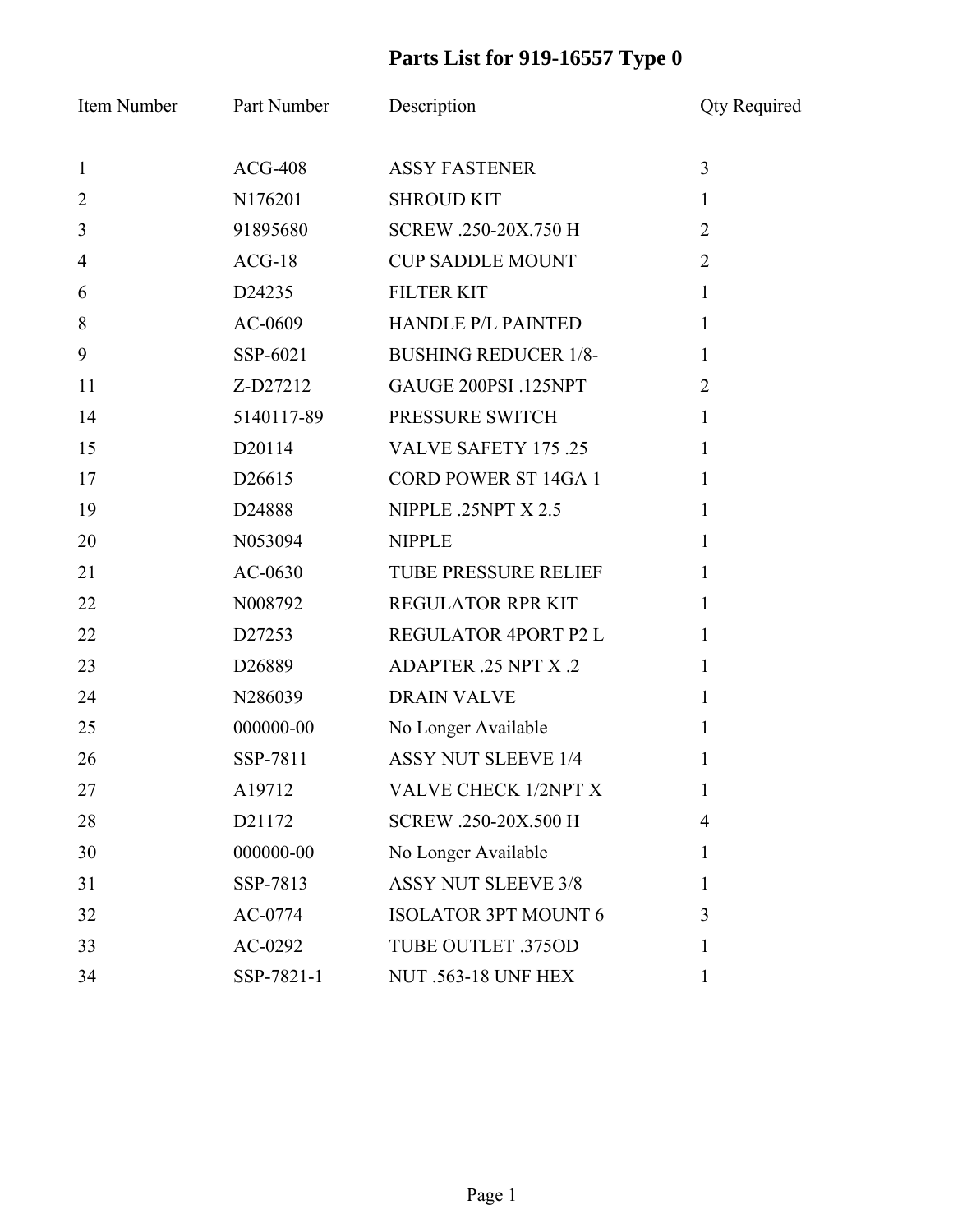## **Parts List for 919-16557 Type 0**

| Item Number | Part Number    | Description                 | <b>Qty Required</b> |
|-------------|----------------|-----------------------------|---------------------|
| 35          | SSG-3105       | ORING 306/296ID 073/        | $\mathbf{1}$        |
| 36          | 000000-00      | No Longer Available         | $\mathbf{1}$        |
| 46          | LA-3027        | <b>LABEL DRAIN TANK ENG</b> | 1                   |
| 47          | LA-3108        | <b>LABEL HOT SURFACE EN</b> | 1                   |
| 48          | SST-107        | <b>BUMPER RECESSED RUBB</b> | $\overline{2}$      |
| 49          | <b>SSF-630</b> | SCREW .250-20X1.50 H        | $\overline{2}$      |
| 50          | A13282         | <b>LABEL APP DUTY SEARS</b> | $\mathbf{1}$        |
| 51          | D23138         | WHEEL 9 BLACK SEMI-P        | $\overline{2}$      |
| 52          | $CAC-60$       | BOLT .375-16X2.25 UN        | $\overline{2}$      |
| 53          | SSF-8080-ZN    | NUT .375-16 UNC-2B H        | $\mathbf{1}$        |
| 70          | SSF-586        | SCREW .250-20X.750 U        | $\mathbf{1}$        |
| 72          | $AC-0108$      | <b>FAN 5.75 DIA</b>         | 1                   |
| 73          | SSF-615        | SCREW .250-20X1.25 U        | $\mathbf{1}$        |
| 74          | $Z$ -AC-0140   | <b>ASSY ECCENTRIC BEARI</b> | 1                   |
| 78          | KK-4835        | KIT CONNECTING ROD L        | $\mathbf{1}$        |
| 79          | KK-4835        | KIT CONNECTING ROD L        | 1                   |
| 79          | KK-4835        | KIT CONNECTING ROD L        | $\mathbf{1}$        |
| 79          | $ACG-29$       | CAP CONNECTING ROD C        | $\mathbf{1}$        |
| 79          | SSF-3158-1     | SCREW #10-24X.750 TH        | $\mathbf{1}$        |
| 80          | SSG-8156       | ORING 2.759/2.719ID         | 1                   |
| 81          | Z-AC-0032      | <b>ASSY VALVE PLATE</b>     |                     |
| 82          | CAC-1371       | MUFFLER SINGLE CYL R        | 1                   |
| 83          | $ACG-45$       | ORING P/L HEAD              | 1                   |
| 84          | AC-0037        | <b>HEAD 3/8 OUTLET FRON</b> | 1                   |
| 85          | <b>SSF-927</b> | SCREW .250-20X1.125         | 1                   |
| 856         | D29142         | <b>KIT START CAPACITOR</b>  | 1                   |
| 856         | N008805        | <b>LABEL WARNING PORT E</b> | 1                   |